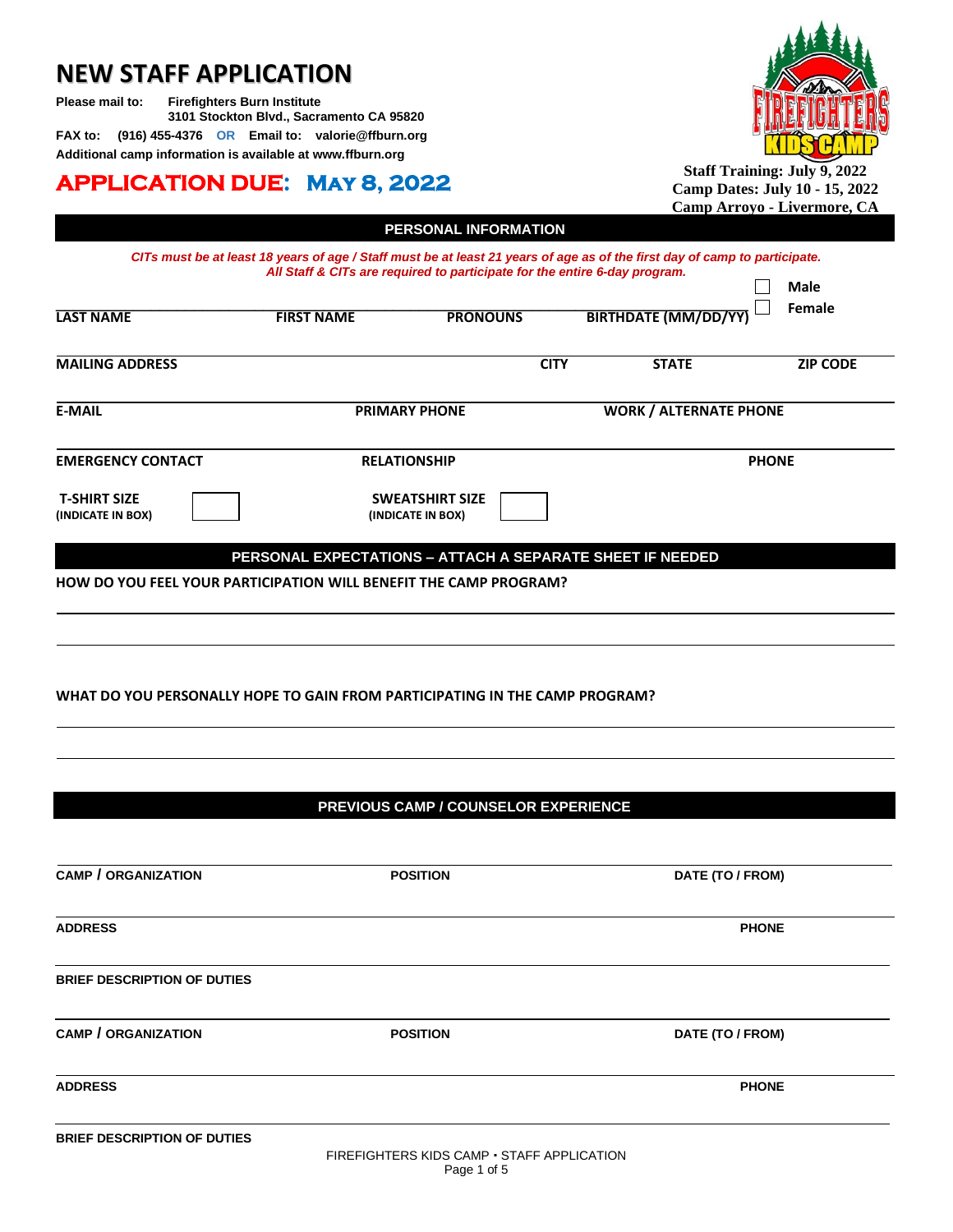|  | PERSONAL HEALTH HISTORY |  |
|--|-------------------------|--|
|  |                         |  |
|  |                         |  |

| <b>HEALTH INSURANCE PROVIDER</b>                                                                                                                    | POLICY NUMBER                          | PRIMARY PHYSICIAN NAME                                                                                                   | PHYSICIAN'S PHONE |
|-----------------------------------------------------------------------------------------------------------------------------------------------------|----------------------------------------|--------------------------------------------------------------------------------------------------------------------------|-------------------|
| DO YOU HAVE ANY MEDICAL CONDITIONS THAT WOULD HAMPER YOUR ABILITY<br>TO PERFORM THE ESSENTIAL FUNCTONS OF THE JOB FOR WHICH YOU ARE                 |                                        |                                                                                                                          | $\Box$ NO         |
| IF YES, PLEASE DESCRIBE:                                                                                                                            |                                        |                                                                                                                          |                   |
|                                                                                                                                                     |                                        |                                                                                                                          |                   |
|                                                                                                                                                     |                                        | PLEASE LIST ANY OVER THE COUNTER OR PRESCRIPTION MEDICATIONS YOU WILL BE TAKING AT CAMP AND WHY YOU WILL BE TAKING THEM. |                   |
| LIST ALL DIETYARY RESTIRCTIONS OR FOOD ALLERGIES YOU HAVE BELOW.                                                                                    |                                        |                                                                                                                          |                   |
|                                                                                                                                                     |                                        |                                                                                                                          |                   |
|                                                                                                                                                     | <b>KNOWLEDGE, SKILLS AND ABILITIES</b> |                                                                                                                          |                   |
| DO YOU SPEAK A SECOND LANGUAGE? IF YES, PLEASE SPECIFY: _______________                                                                             |                                        | $\Box$ YES                                                                                                               | $\Box$ NO         |
| WHAT AGE GROUP WOULD YOU PREFER TO WORK WITH?                                                                                                       | □ 6-8                                  | $\Box$ 9-11<br>$\square$ 12-14<br>$\Box$ 15-17                                                                           |                   |
| PROGRAM.                                                                                                                                            |                                        | LIST ANY OTHER SPECIAL KNOWLEDGE, SKILLS AND ABILITIES THAT YOU POSSESS THAT YOU FEEL WOULD PROVIDE BENEFIT TO THE CAMP  |                   |
|                                                                                                                                                     |                                        |                                                                                                                          |                   |
|                                                                                                                                                     |                                        |                                                                                                                          |                   |
| HAVE THERE BEEN ANY SIGNIFICANT EVENTS IN YOUR PERSONAL OR PROFESSIONAL                                                                             | PERSONAL BACKGROUND HISTORY            |                                                                                                                          |                   |
| LIFE THAT WOULD AFFECT YOUR PARTICIPATION IN OUR CAMP PROGRAM OR THAT                                                                               |                                        |                                                                                                                          |                   |
|                                                                                                                                                     |                                        |                                                                                                                          |                   |
|                                                                                                                                                     |                                        |                                                                                                                          |                   |
| HAVE YOU EVER BEEN ACCUSED OF, ARRESTED FOR, CONVICTED OF OR IN ANY                                                                                 |                                        |                                                                                                                          | $\Box$ NO         |
| <b>HAVE YOU EVER BEEN ADJUDGED LIABLE FOR CIVIL PENALTIES OR DAMAGES</b>                                                                            |                                        |                                                                                                                          | $\square$ NO      |
| ARE YOU NOW OR HAVE YOU EVER BEEN SUBJECT TO ANY COURT ORDER INVOLVING THE<br>SEXUAL OR PHYSICAL ABUSE OF A MINOR, INCLUDING, BUT NOT LIMITED TO, A |                                        |                                                                                                                          |                   |
|                                                                                                                                                     |                                        |                                                                                                                          | $\square$ NO      |
|                                                                                                                                                     |                                        | IF YOU ANSWERED YES TO ANY OF THE QUESTIONS ABOVE, PLEASE EXPLAIN BELOW OR ATTACH A SEPARATE SHEET IF NEEDED.            |                   |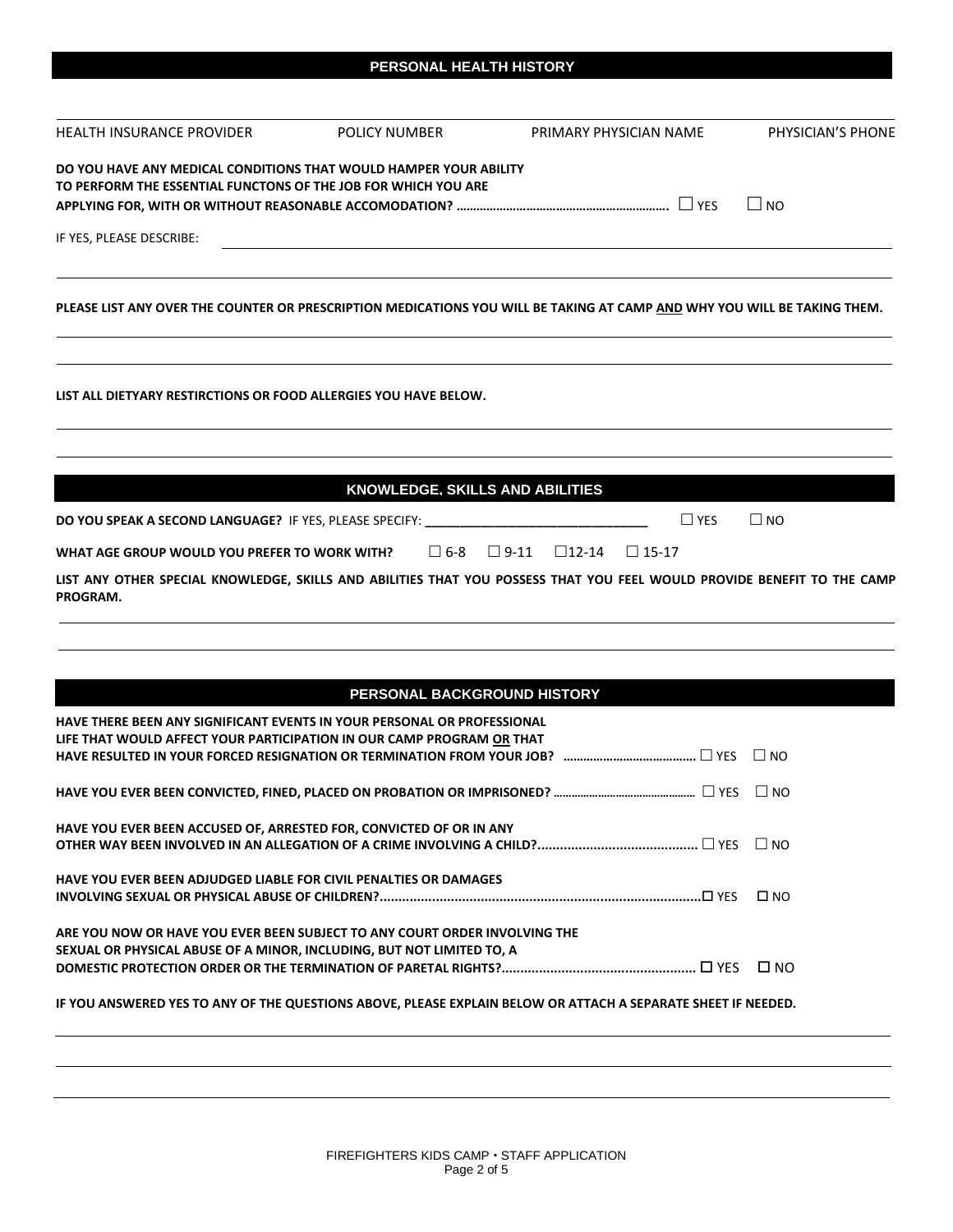### **PLEASE READ THE FOLLOWING AGREEMENT COMPLETELY BEFORE SIGNING**

**I AUTHORIZE INVESTIGATION OF ALL STATEMENTS HEREIN, INCLUDING ANY CHECKS OF CRIMINAL RECORDS, AND RELEASE THE CAMP AND ALL OTHERS FROM LIABILITY IN CONNECTION WITH SAME. I UNDERSTAND THAT, IF EMPLOYED, I WILL BE AN AT-WILL (NON-COMPENSATED) EMPLOYEE UNLESS THERE IS AN AGREEMENT OR LAW THAT ALTERS THAT STATUS. FURTHERMORE, I UNDERSTAND THAT ANY AGREEMENT MUST BE IN WRITING AND SIGNED BY THE DESIGNATED CAMP OFFICIAL. I ALSO UNDERSTAND THAT UNTRUE, MISLEADING, OR OMITTED INFORMATION HEREIN OR IN OTHER DOCUMENTS COMPLETED BY THE APPLICANT MAY RESULT IN DISMISSAL, REGARDLESS OF THE TIME OF DISCOVERY BY THE CAMP.**

#### **I UNDERSTAND THAT THE CAMP MAY TERMINATE EMPLOYMENT (OR VOLUNTEER SERVICE) OF ANY PERSON THAT IS FOUND, REGARDLESS OF WHEN DISCOVERED, TO HAVE:**

- a. A history of complaints of abuse or neglect towards a minor;
- b. Resigned, been terminated or been asked to resign from a position whether paid or unpaid, due to complaint(s) of sexual abuse of a minor; and/or
- c. Falsified or omitted information in this disclosure statement.

**I UNDERSTAND THAT LIVESCAN BACKGROUND CHECKS ARE REQUIRED FOR ALL COUNSELORS AND THAT I WILL BE REQUIRED TO SUBMIT A HEALTH QUESTIONAIRE OR A DOCTOR-SIGNED HEALTH EXAM THAT HAS BEEN CONDUCTED WITHIN THE PERIOD OF 24 MONTHS PRIOR TO THE FIRST DAY OF CAMP.**

Signature Date

# **PHOTO / VIDEO / PUBLICITY RELEASE**

The Firefighters Burn Institute and partnering organizations all need your help and support in our work to provide services for burn survivors, education and other programs. You can help our efforts to increase public awareness and support of our programs by appearing in photographs, videos or other publicity that the camp may produce. We therefore request your permission to film, photograph or interview you to further our efforts.

- $\Box$  NO I DO NOT wish to be photographed, videotaped or interviewed in any way.
- $\Box$  YES I DO authorize the Firefighters Burn Institute to use photographs, videotapes or interviews of me to further their efforts to promote public awareness and support.

Signature **Date Date** 

### **COVID-19 STATEMENT**

I understand that the Firefighters Burn Institute will follow all federal, state, and local guidelines to the best of its ability surrounding COVID-19 for the duration of camp. Measures to be followed include, but are not limited to, wearing face coverings, requiring proof of vaccination, and/or proof of a recent negative PCR or rapid COVID test or tests. A positive test may result in exclusion from the remainder of camp. FFBI will not provide transportation for a staff member or camper family that tests positive for COVID-19.

Signature Date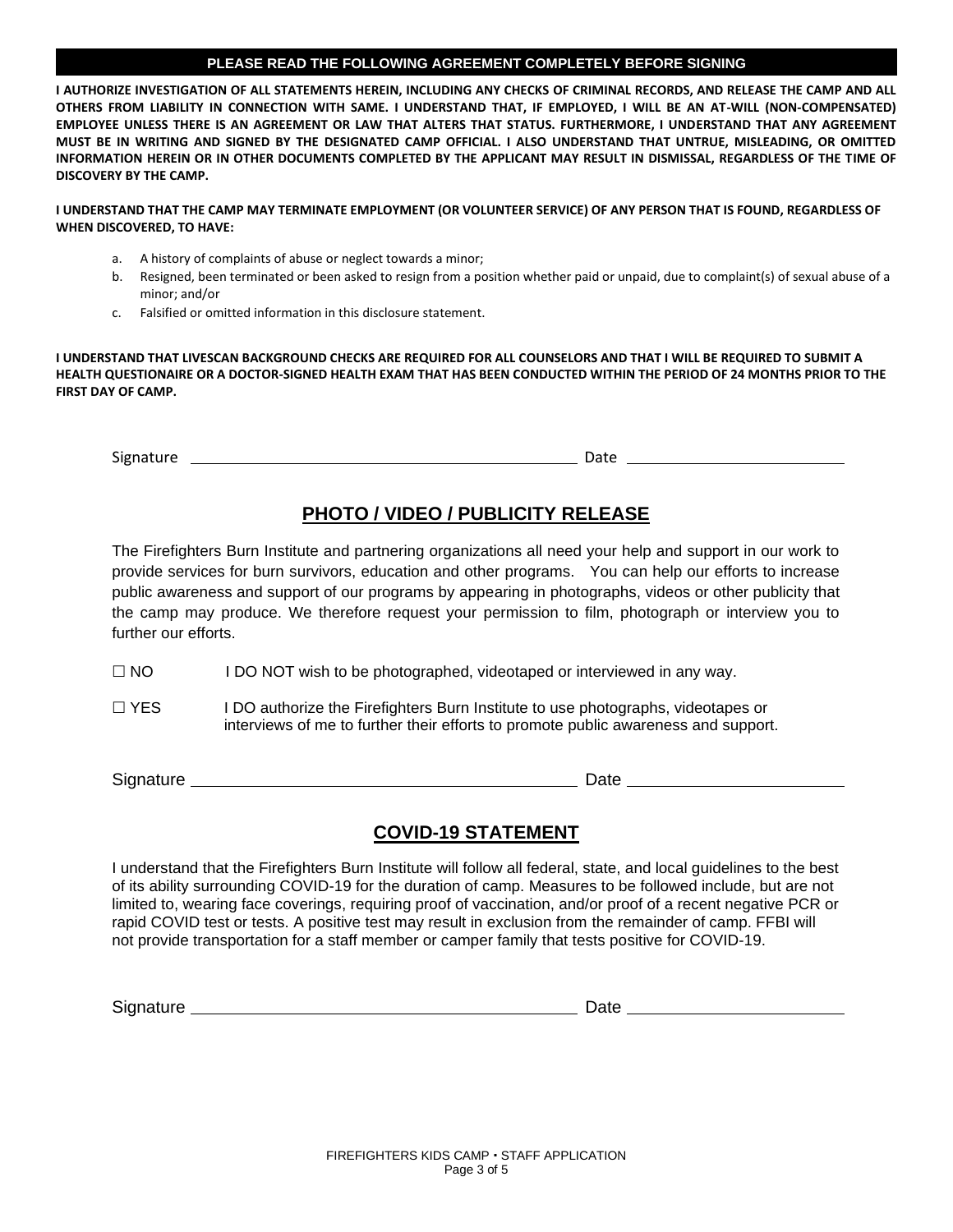## **RELEASE OF PERSONAL CONTACT INFORMATION**

The Firefighters Burn Institute will publish a camp staff roster including the names, mailing addresses, email addresses and phone numbers of those involved in the program in order to facilitate continued communications among the staff. We therefore request your permission to list your personal contact information.

- $\Box$  NO I DO NOT give permission to have my personal contact information released on the camp staff roster.
- $\Box$  YES I DO give permission to have my personal contact information released on the camp staff roster.

## FIREFIGHTERS KIDS CAMP = STAFF BEHAVIORAL AGREEMENT & LIABILITY WAIVER

|                   | TRAINING  All counselors must complete all required training, both online and in person, adhering to all<br>deadlines set by Camp Director(s). All counselors must attend the entire scheduled training<br>session(s) held and may not be late for any session.                                                                                                                                                            |
|-------------------|----------------------------------------------------------------------------------------------------------------------------------------------------------------------------------------------------------------------------------------------------------------------------------------------------------------------------------------------------------------------------------------------------------------------------|
| DRUGS, ALCOHOL, & |                                                                                                                                                                                                                                                                                                                                                                                                                            |
|                   | TOBACCO USE  The use of non-prescription drugs, alcohol, and/or tobacco is strictly prohibited. Possession of<br>alcohol, drugs, chewing tobacco, electric cigarettes, or any products containing tobacco will result<br>in immediate dismissal from camp.                                                                                                                                                                 |
|                   | VISITORS & LEAVE No one is allowed to leave camp without first notifying the Camp Director(s). If you do leave for an<br>unexcused reason, you will not be permitted to return. Visitors are not allowed on the premises<br>without prior approval of the Camp Director(s).                                                                                                                                                |
|                   | obtained in preparation for the following day's activities. Camp staff will sleep in their assigned<br>cabins every night.                                                                                                                                                                                                                                                                                                 |
| CLOTHING          | . Counselors must follow the guidelines for "Dress Code". These guidelines include items such as<br>clothing with wording, graphics or any type of a design that might be construed as negative or<br>offensive towards others is prohibited. The use of flip-flops, open-toed shoes or bare feet is<br>unacceptable around camp. Good personal hygiene standards must be practiced, and dress shall<br>be neat and clean. |
|                   | role modeling and may be construed as detrimental to the camp's integrity will not be tolerated<br>and will be grounds for dismissal.                                                                                                                                                                                                                                                                                      |
|                   | (e.g. for sight assistance).                                                                                                                                                                                                                                                                                                                                                                                               |
|                   | MEDICATIONS All medications (over-the-counter and prescription) must be turned over to the Camp Nurse upon<br>arrival and will be stored under lock and key. Medications will only be dispensed under the<br>directions of a physician.                                                                                                                                                                                    |
|                   |                                                                                                                                                                                                                                                                                                                                                                                                                            |
|                   |                                                                                                                                                                                                                                                                                                                                                                                                                            |
|                   | All staff will be responsible for adhering to all rules and requisions as approved by the Camp Planning Committee                                                                                                                                                                                                                                                                                                          |

All staff will be responsible for adhering to all rules and regulations as approved by the Camp Planning Committee and outlined in the "Firefighters Kids Camp Handbook" manual.